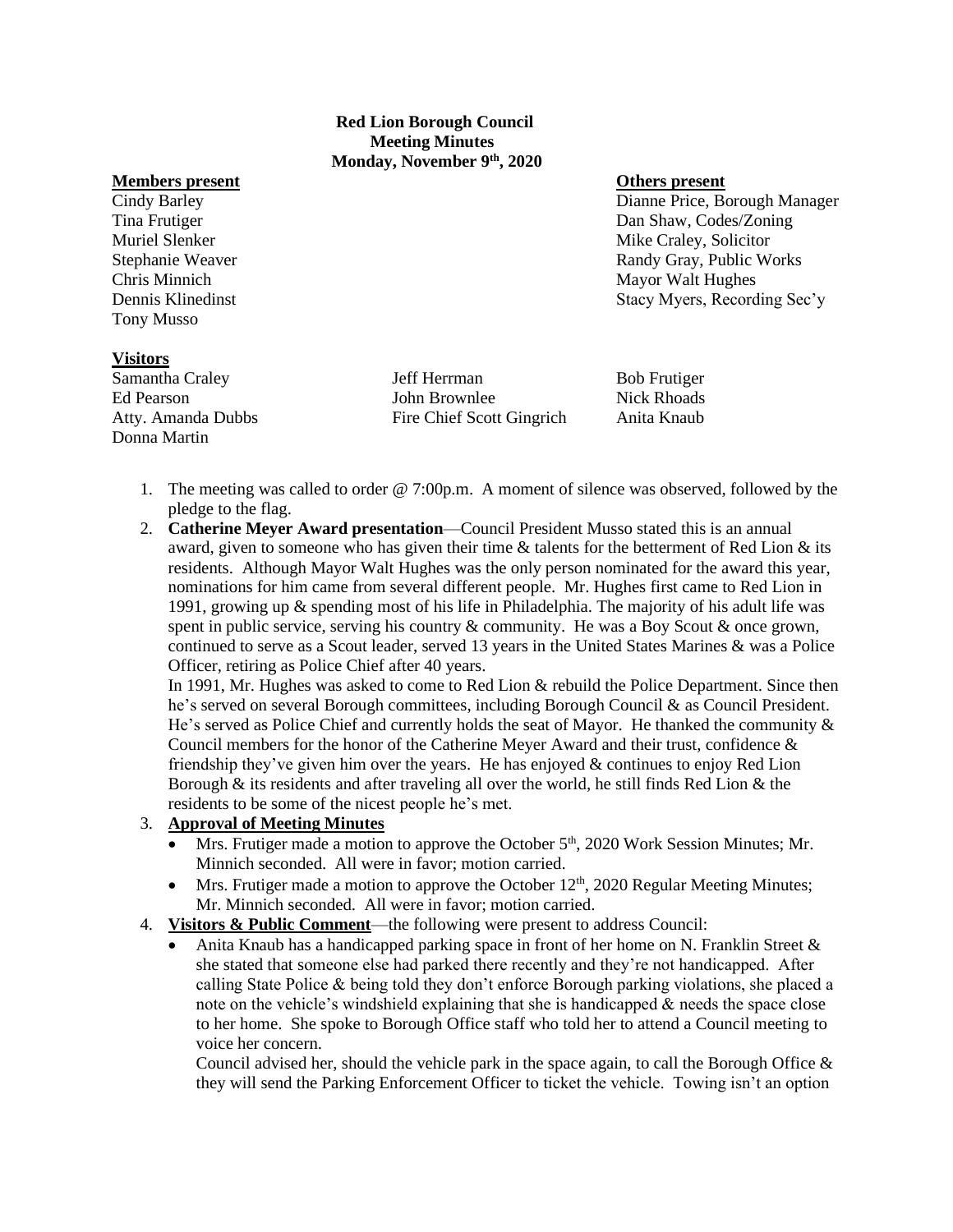unless the vehicle would be parked on Ms. Knaub's personal property, but being along a public street, they will issue a citation.

- Donna Martin, a resident at 122 N. Franklin Street was present to express her fears to Council that neighbors on that street are getting violent with each other. They're experiencing parking shortages all the time, neighbors are taking neighbors to court over disputes, vehicles are getting hit, etc. She asked if yellow lines can be painted on N. Franklin, designating parking spaces. She believes this may help & she's seen it on other Borough streets. Council said they're slowly getting around town painting the lines on many Borough streets, but it's time-consuming  $&$  staff does it as time allows. Ms. Martin also stated large trucks are often parked in alleyways (off N. Franklin), blocking people's garages and/or driveways. Council urged her to call Borough staff when this happens  $\&$  the Parking Enforcement Officer can write a parking citation for that as well.
- Ed Pearson & his attorney Amanda Dubbs were present to check the status of the Charles Street boundary line dispute. Council now has the estimate to conduct a survey. Mrs. Barley made a motion to spend \$1,500 to survey the property & authorize Mrs. Price to contact C.S. Davidson to request the survey; Ms. Weaver seconded. C.S. Davidson can then work it into their schedule.

Mr. Craley said if the survey verifies the locations of all the pins accurately  $\&$  there are no disputes, Council can discuss how to move forward, change property lines, etc. Council members went onsite to see where the pins were, but they need their own survey completed before moving forward. Once complete, a copy of the survey will be sent to Attorney Dubbs.

# 5. **Mayor Hughes' Remarks & Recommendations**—no report

- 6. **Public Safety**—Ms. Weaver reported:
	- Ambulance Report has been distributed
	- Fire Company Report has been distributed. In addition to the report, Chief Scott Gingrich said the new fire truck has arrived; Council who saw it said it's beautiful! When asked, Chief stated the metal plate in the sidewalk (along Charles Street) will soon be welded to avoid being a tripping hazard.

Council thanked the Fire Company for volunteering their time to keep the community safe.

- EMA Report had been distributed at Work Session. John Brownlee had nothing additional to report
- 7. **Solicitor's Report**—Mr. Craley reported:
	- He's received no response from Met-Ed regarding the sidewalk cut issue, but he'll follow up with them. Mrs. Price will follow up with Met Ed regarding the large pieces of concrete they leave laying on the sidewalk after replacing a pole.
	- Library Subdivision Plan has been recorded and the deed for the property from the Authority to the Borough has been updated. Council had authorized Council President Musso to sign the deed to convey to the Authority. The UPI number needs to be added yet, but once done, the Borough's part of the transfer will be complete.
- 8. **Engineer's Report**—Jeff Shue was not present tonight. His report was distributed at Work Session last week.
- 9. **Parks & Recreation**—Mrs. Barley reported:
	- New Year's Eve festivities are moving forward. Bands will play for people to watch/listen virtually. Memories from Red Lion residents will also be played virtually.
	- Cheerleading program is going well
	- Fitness classes are going well
	- Kids' baking classes are filled
	- Tree lighting is still scheduled for Sunday, November  $29<sup>th</sup> @ 7:00p.m.$
	- Santa's Shanty is being planned. Dates TBA.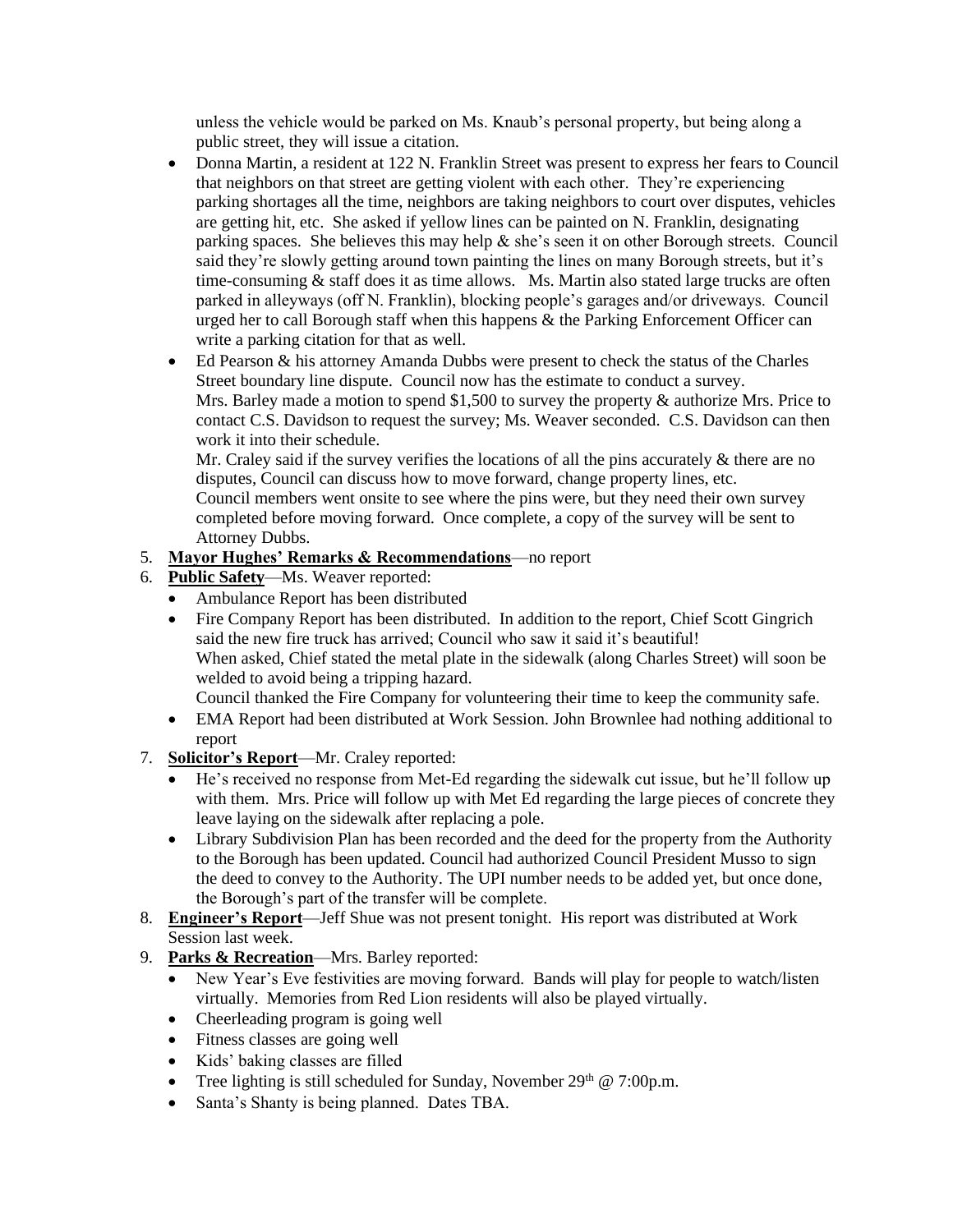- Polar Express is still scheduled with two separate sessions to practice social distancing.
- Shale grant money—Mrs. Price stated the Borough is applying for \$27,000 for new playground equipment for Fairmount Park. Stan Saylor is providing a letter of support for the Borough's application.
- 10. **Municipal Services**—Mr. Minnich reported:
	- Water shutoffs for delinquent bills will be  $11/12/2020$
	- Next RLMA Meeting will be **Tuesday, November 17th**, due to the Thanksgiving holiday.
	- Hydrant Agreement—Borough will continue to own & maintain the hydrants and pay the monthly standby fee to the Municipal Authority that they've always paid. The flushing schedule was discussed. This will be determined by Municipal Authority staff but will need to be **after** the Borough conducts street cleaning.
	- Water & sewer rates are not increasing in 2021.
- 11. **Public Works**—Mr. Klinedinst reported:
	- The handicapped parking space request for the homeowner at 330 S. Main Street—Mrs. Frutiger made a motion to grant the request which was to place the handicapped space on Martin Street; Mrs. Slenker seconded. Motion carried, 5-2 (Klinedinst, Weaver opposing). Mr. Klinedinst believes the resident has ample parking with a garage, driveway  $\&$  street parking.
	- Waive zoning permit fees for the Library—Mrs. Barley made a motion to waive the library's zoning permit fees in the amount of \$7,698; Mr. Musso seconded. Motion carried, with 5-2 vote (Klinedinst, Weaver opposing). Mr. Klinedinst said the Borough will have to install a basketball court in that area at some point; he believes the Library can pay their zoning permit fees. The above amount doesn't include building permit costs, only zoning.
	- Grant money for sidewalks—Mrs. Price is reviewing options & putting a plan together. CDBG money (already applied for) will pay for installation of handicapped ramps on Wise Avenue & Martin Street. Is Borough Council willing to replace curb  $\&$  sidewalk for these projects? During March-July, she can apply for a 30% matching grant, that has a minimum request of \$100,000 (up to \$3million). Council agrees to install curbs, where needed; residents can replace/install sidewalks.

Mr. Klinedinst said some streets can still be added to the project list, should Council wish. Stormsewer work & base repair for Wise & Martin should be completed in 2021 with final paving done in 2022. This work will be two separate bids, but by the December meeting, a breakdown of what is involved should be brought to Council for review. Mrs. Price said the 2021 work can then be bid in January.

- 12. **Planning, Zoning & Redevelopment**—Mrs. Slenker reported:
	- No November Planning Commission meeting is scheduled.
	- Zoning Hearing will be held tomorrow,  $11/10 \omega$  6pm for a Special Exception request for a commercial recreation establishment at 34 N. Railroad Lane and a Variance because they don't have access via an arterial or collector street.
	- Of note, last month's Zoning Hearing resulted in the Board upholding the Zoning Officer's decision of zoning violations and also denying the Special Exception for relief of conditions.
	- Dan received a call from an architect working with Rutter's and their N. Main Street store. Gohn's Jewelry store is moving out, probably by year-end ( $&$  possibly the hair salon, although this is currently unknown) and Rutter's will take over the whole building to put in food service & beer cooler. They submitted the layout of the proposed floor plan. Dan said there's no stormwater plan required because the property is all blacktopped. Mr. Craley said there's no issue with stormwater management or zoning/encroachment issues. Council agreed to have Rutter's submit a formal request to waive a land development plan.